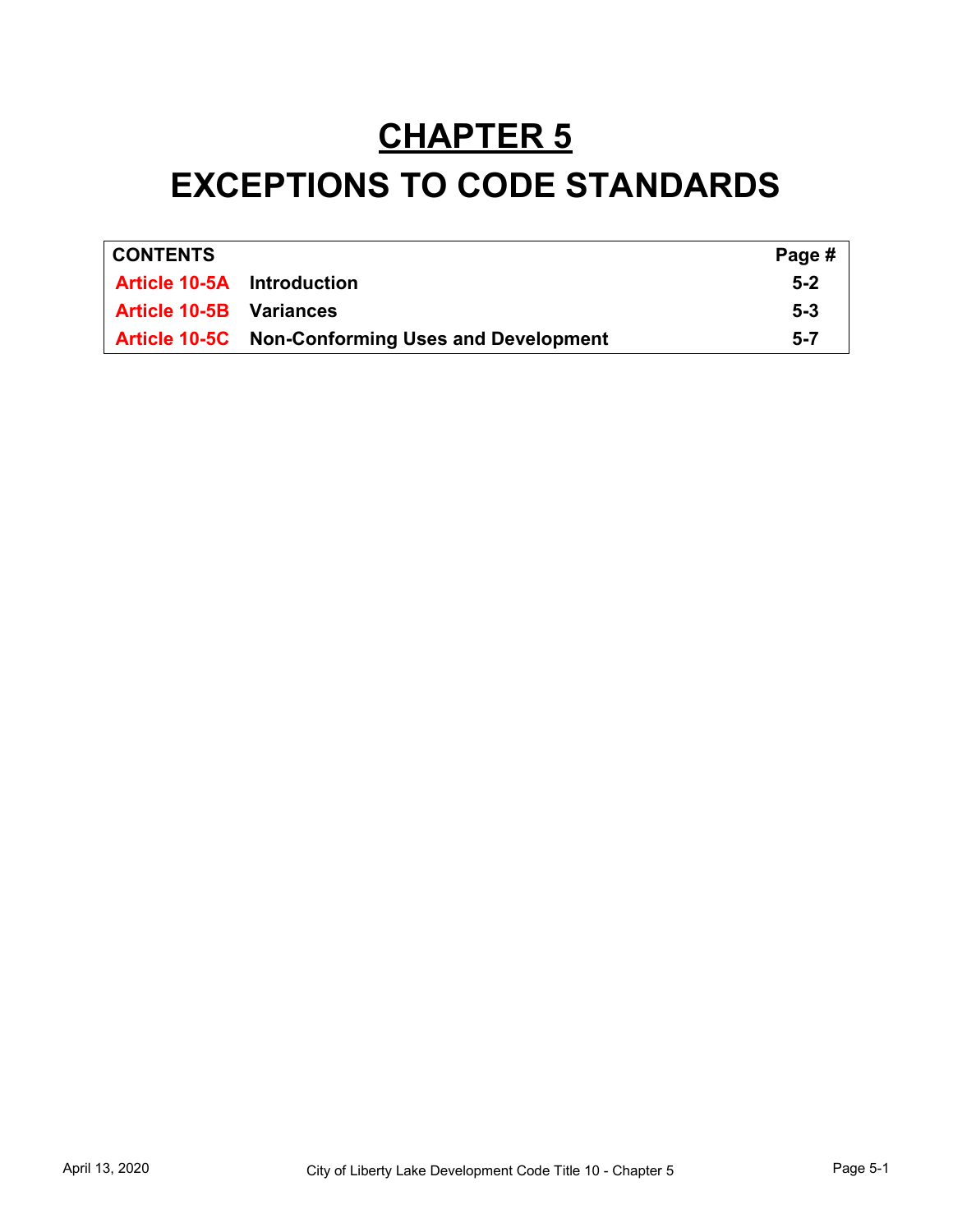## **Article 10-5A — Introduction**

#### **Sections:**

**10-5A-1 Purpose**

#### **10-5A-1 Purpose**

This Article provides standards and procedures for variances and non-conforming situations (i.e., existing uses or development that do not comply with the Code). This code cannot provide standards to fit every potential development situation. The City's varied geography, and complexities of land development, require flexibility. Chapter 5 provides that flexibility, while maintaining the purposes and intent of the Code. The variance procedures provide relief from specific code provisions when they have the unintended effect of preventing reasonable development in conformance with all other codes. The standards for non-conforming uses and development are intended to provide some relief from code requirements for older developments that do not comply.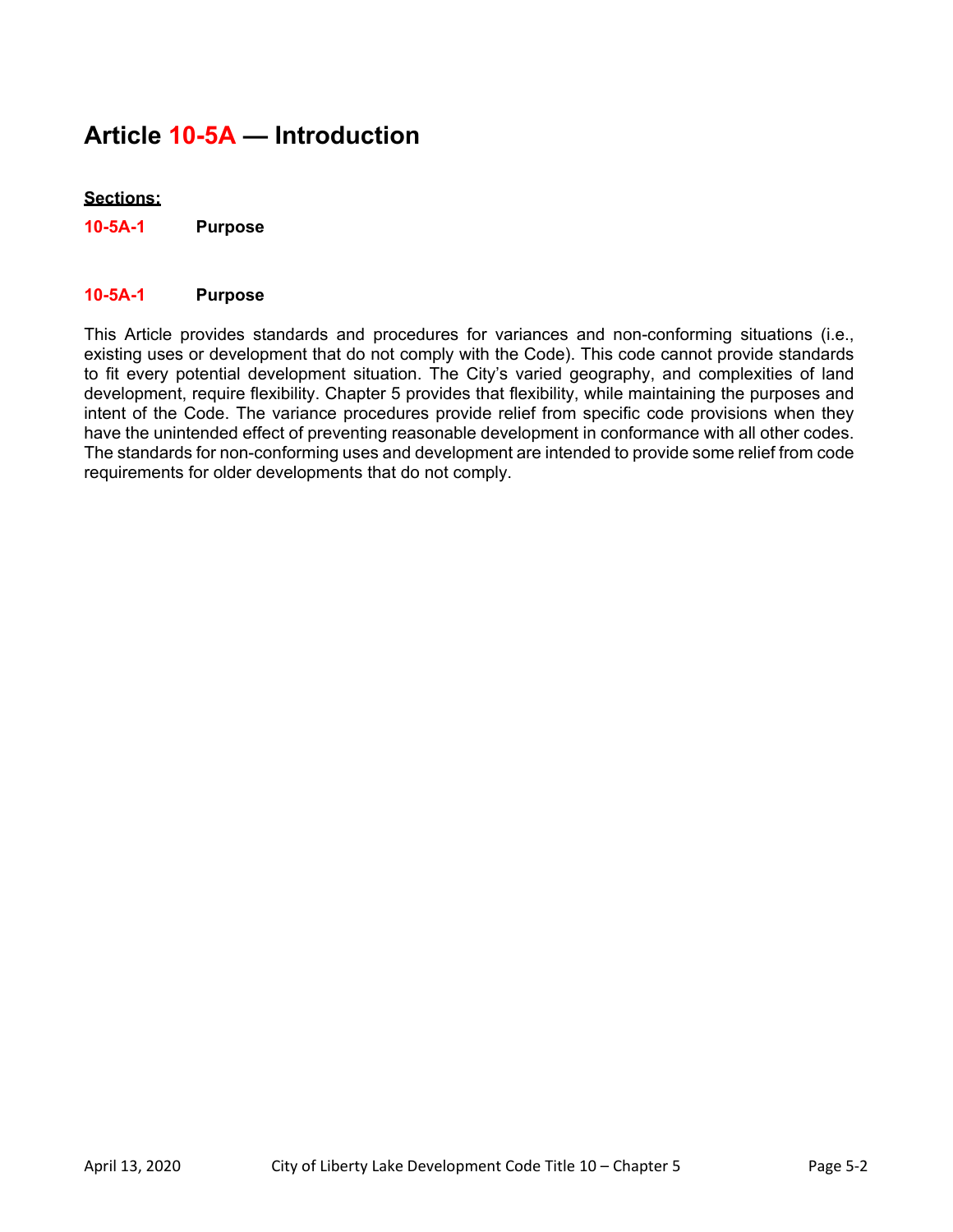### **Article 10-5B — Variances**

#### **Sections:**

- **10-5B-1 Purpose**
- **10-5B-2 Class A Variance**
- **10-5B-3 Class B Variance**
- **10-5B-4 Variance Application and Appeals**

#### **10-5B-2 Class A Variance**

- A. Class A Variances. The following variances are reviewed using an Exempt Project procedure, as governed by Article 10-4B, using the approval criteria in Subsection B, below:
	- 1. Front yard setbacks up to a 10 percent change to the front yard setback standard in the zoning district.
	- 2. Interior setbacks up to a 10 percent reduction of the dimensional standards for the side and rear yard setbacks required in the zoning district.
	- 3. Lot coverage up to 10 percent increase of the maximum lot coverage required in the zoning district.
	- 4. Landscape area up to 10 percent reduction in landscape area (overall area or interior parking lot landscape area).
	- 5. Variance to minimum housing density standard (Chapter 2) The Zoning Administrator may approve a variance after finding that the minimum housing density provided in Chapter 2 cannot be achieved due to physical constraints that limit the division of land or site development. "Physical constraint" means steep topography, critical areas (Chapter 6), unusual parcel configuration, or a similar constraint. The variances approved shall be the minimum variance necessary to address the specific physical constraint on the development.
	- 6. Variance to Vehicular Access and Circulation Standards (Article 10-3B) Where vehicular access and circulation cannot be reasonably designed to conform to Code standards within a particular parcel, shared access with an adjoining property shall be considered. If shared access in conjunction with another parcel is not feasible, the Zoning Administrator may grant a variance to the access requirements after finding the following:
		- a. There is not adequate physical space for shared access, or the owners of abutting properties do not agree to execute a joint access easement;
		- b. There are no other alternative access points on the street in question or from another street;
		- c. The access separation requirements cannot be met;
		- d. The request is the minimum adjustment required to provide adequate access;
		- e. The approved access or access approved with conditions will result in a safe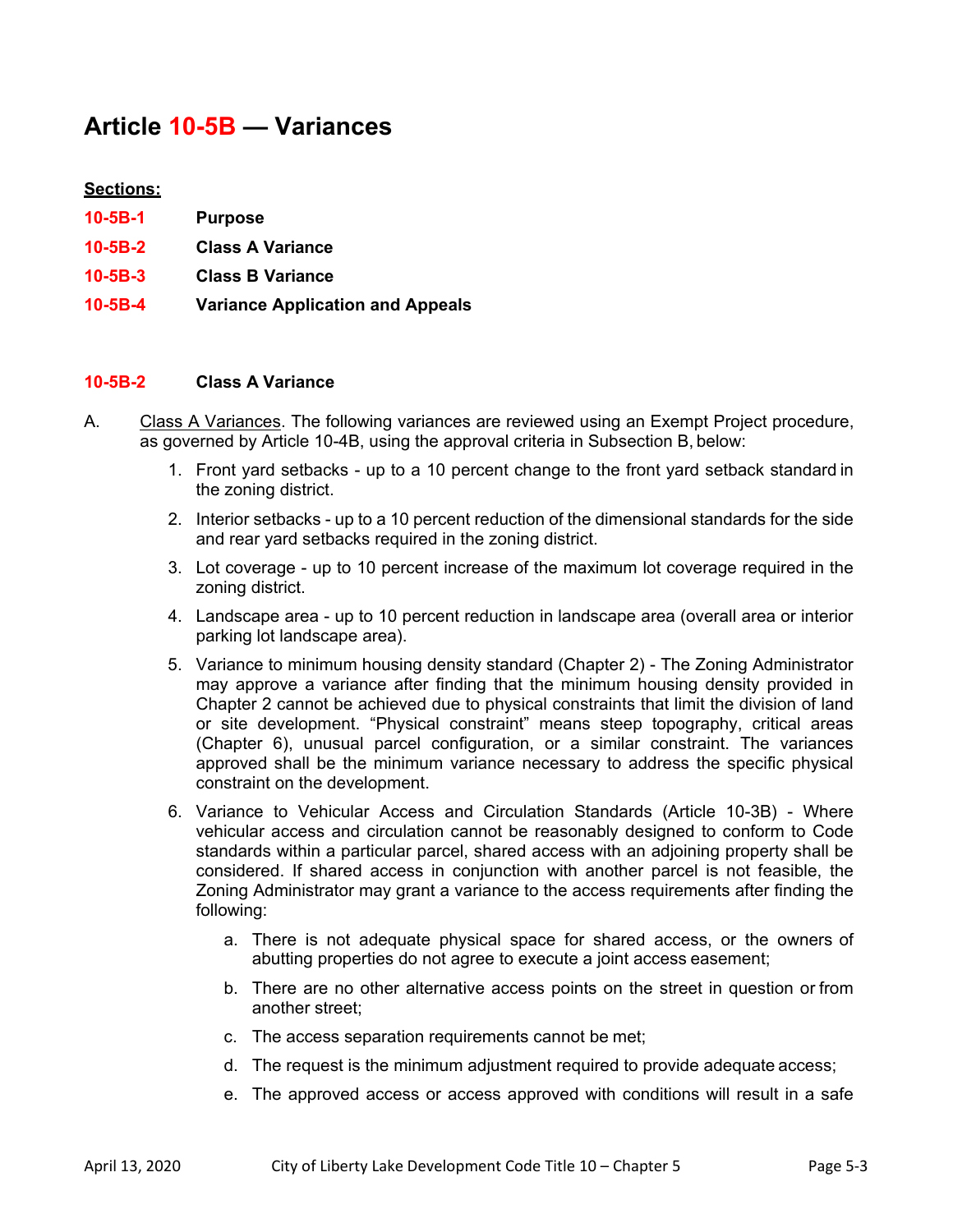access; and

- f. The visual clearance requirements will be met.
- 7. Variances to Street Tree Requirements (Article 10-3C) The Zoning Administrator may approve, approve with conditions, or deny a request for a variance to the street tree requirements in Article 10-3C, after finding the following:
	- a. Installation of the tree would interfere with existing utility lines;
	- b. The tree would cause visual clearance problems; or
	- c. There is not adequate space in which to plant a street tree; and
	- d. Replacement landscaping is provided elsewhere on the site (e.g., parking lot area trees).
- 8. Variance to Parking Standards (Article 10-3D) The Zoning Administrator may approve variances to the minimum or maximum standards for off-street parking in Article 10-3D upon finding the following:
	- a. The individual characteristics of the use at that location require more or less parking than is generally required for a use of this type and intensity;
	- b. The need for additional parking cannot reasonably be met through provision of on-street parking or shared parking with adjacent or nearby uses; and
	- c. All other parking design and building orientation standards are met, in conformance with the standards in Chapter 2 and Chapter 3.
	- d. The City may approve a reduction of required bicycle parking per Section 10- 3D-4, if the applicant can demonstrate that the proposed use by its nature would be reasonably anticipated to generate a lesser need for bicycle parking.
- 9. Variances to transportation improvement requirements (Article 10-3G).The Zoning Administrator may approve, approve with conditions, or deny a variance to the transportation improvement standards of Article 10-3G, based on the following:
	- a. Required improvements are not feasible due to topographic constraints or constraints posed by critical areas.
- B. Class A Variance Approval Criteria. A Class A Variance shall be granted if the applicant demonstrates compliance with the requirements of each variance listed above and all of the following criteria:
	- 1. The variance requested is required due to the lot configuration, or other conditions of the site;
	- 2. The variance does not result in the removal of significant vegetation, and/or results in preserving a tree or trees on the site or avoiding wetland impacts, if trees or wetlands are present in the development area;
	- 3. The variance will not result in violation(s) of Chapter 3, or other design standards.

#### **10-5B-3 Class B Variance**

A. Class B Variances. Class B variances shall be reviewed using a Type II Project procedure, in accordance with Article 10-4B.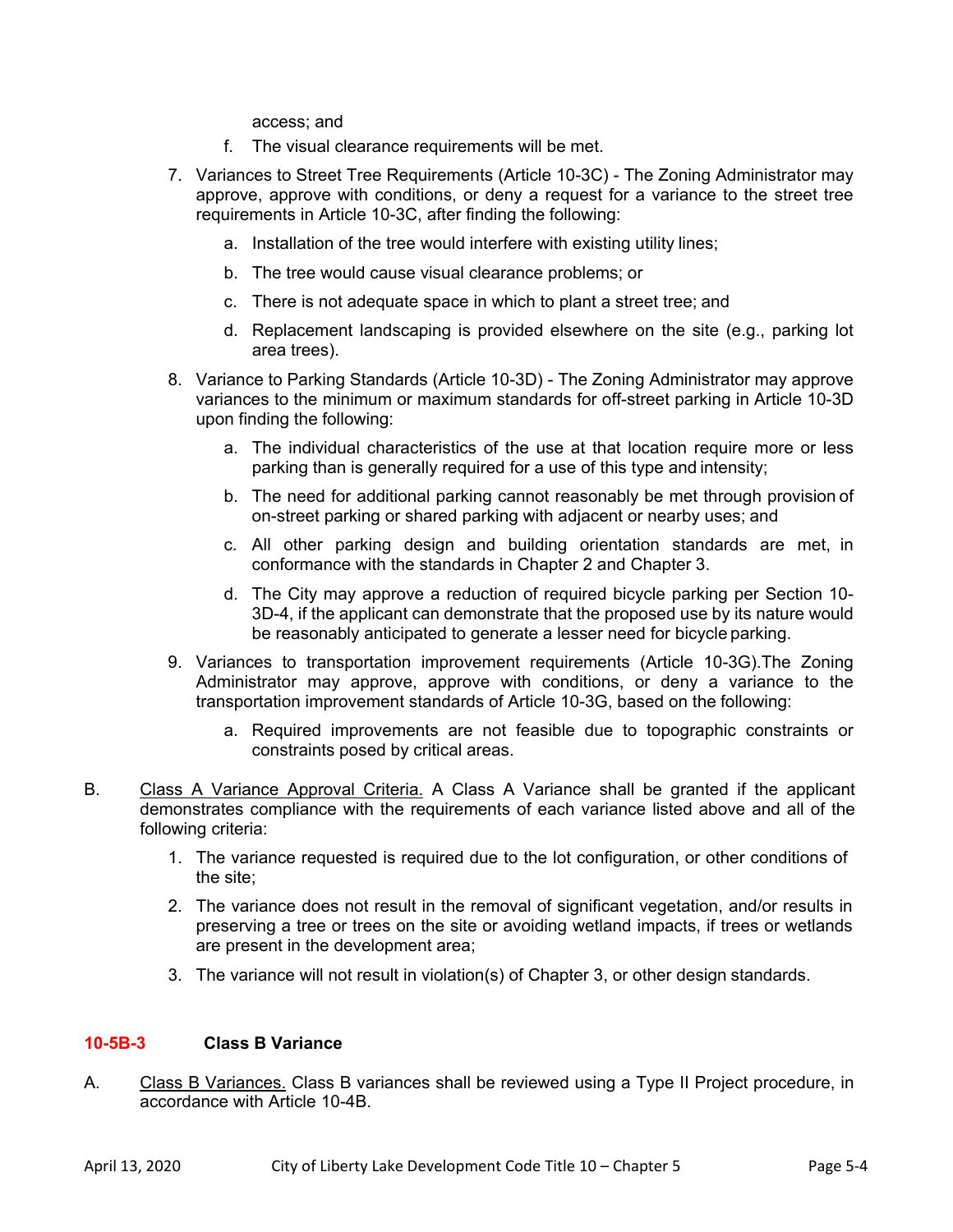- 1. Class B variances may be granted if the applicant shows that, owing to special and unusual circumstances related to a specific property, the literal application of the standards of the applicable zoning district would create a hardship to development which is peculiar to the lot size or shape, topography, critical areas (Chapter 6), or other similar circumstances related to the property over which the applicant has no control, and which are not applicable to other properties in the vicinity (e.g., the same zoning district); except that no variances to "permitted uses" shall be granted.
- 2. Applicability.
	- a. The variance standards are intended to apply to individual platted and recorded lots only.
	- b. An applicant who proposes to vary a specification standard for lots yet to be created through a subdivision process may not utilize the Class B variance procedure.
	- c. A variance shall not be approved which would vary the "permitted uses" ofa zoning district (Chapter 2).

#### B. Approvals Process and Criteria.

- 1. Class B variances shall be processed using a Type II Project procedure, in accordance with Article 10-4B, using the approval criteria in subsection 2, below. In addition to the requirements contained in Article 10-4B, the applicant shall provide a written narrative or letter describing his/her reasoning for the variance, why it is required, alternatives considered, and compliance with the criteria in subsection 2.
- 2. The City shall approve, approve with conditions, or deny an application for a variance based on finding that all of the following criteria are satisfied:
	- a. The proposed variance will not be materially detrimental to the purposes of this Code, to any other applicable policies and standards, and to other properties in the same zoning district or vicinity;
	- b. A hardship to development exists which is peculiar to the lot size or shape, topography, critical areas (Chapter 6), or other similar circumstances related to the property over which the applicant has no control, and which are not applicable to other properties in the vicinity (e.g., the same zoning district);
	- c. The use proposed will be the same as permitted under this title and City standards will be maintained to the greatest extent that is reasonably possible while permitting reasonable economic use of the land;
	- d. Existing physical and natural systems, such as but not limited to traffic, drainage, natural resources, and parks will not be adversely affected any more than would occur if the development occurred as specified by the subject Code standard;
	- e. The hardship is not self-imposed; and
	- f. The variance requested is the minimum variance which would alleviate the hardship.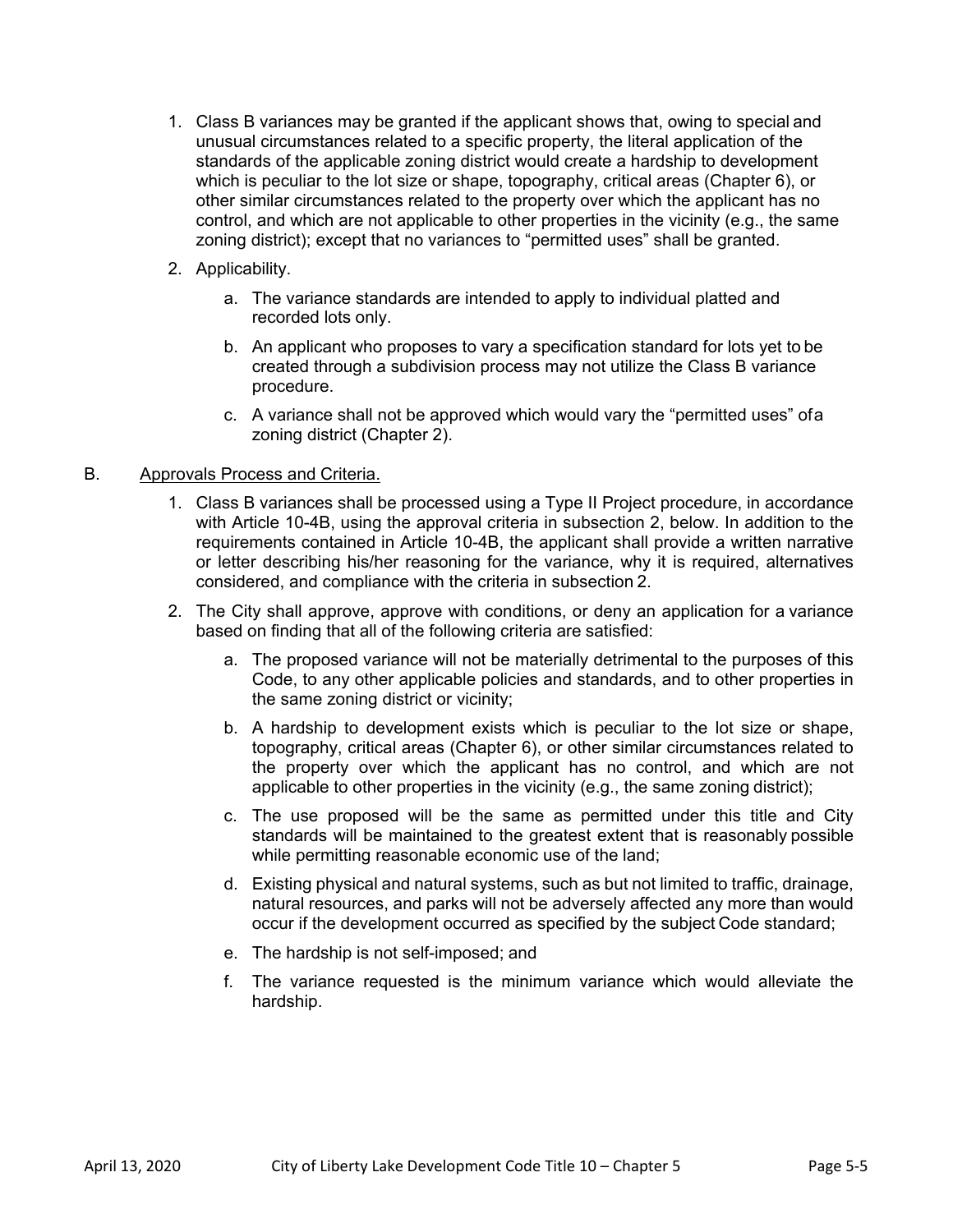#### **10-5B-4 Variance Application and Appeals (Class A or Class B)**

The variance application shall conform to the requirements for Exempt or Type II applications (Article 10-4B), as applicable. In addition, the applicant shall provide a narrative or letter explaining the reason for his/her request, alternatives considered, and why the subject standard cannot be met without the variance. Appeals to variance decisions shall be processed in accordance with the provisions of Article 10-4B.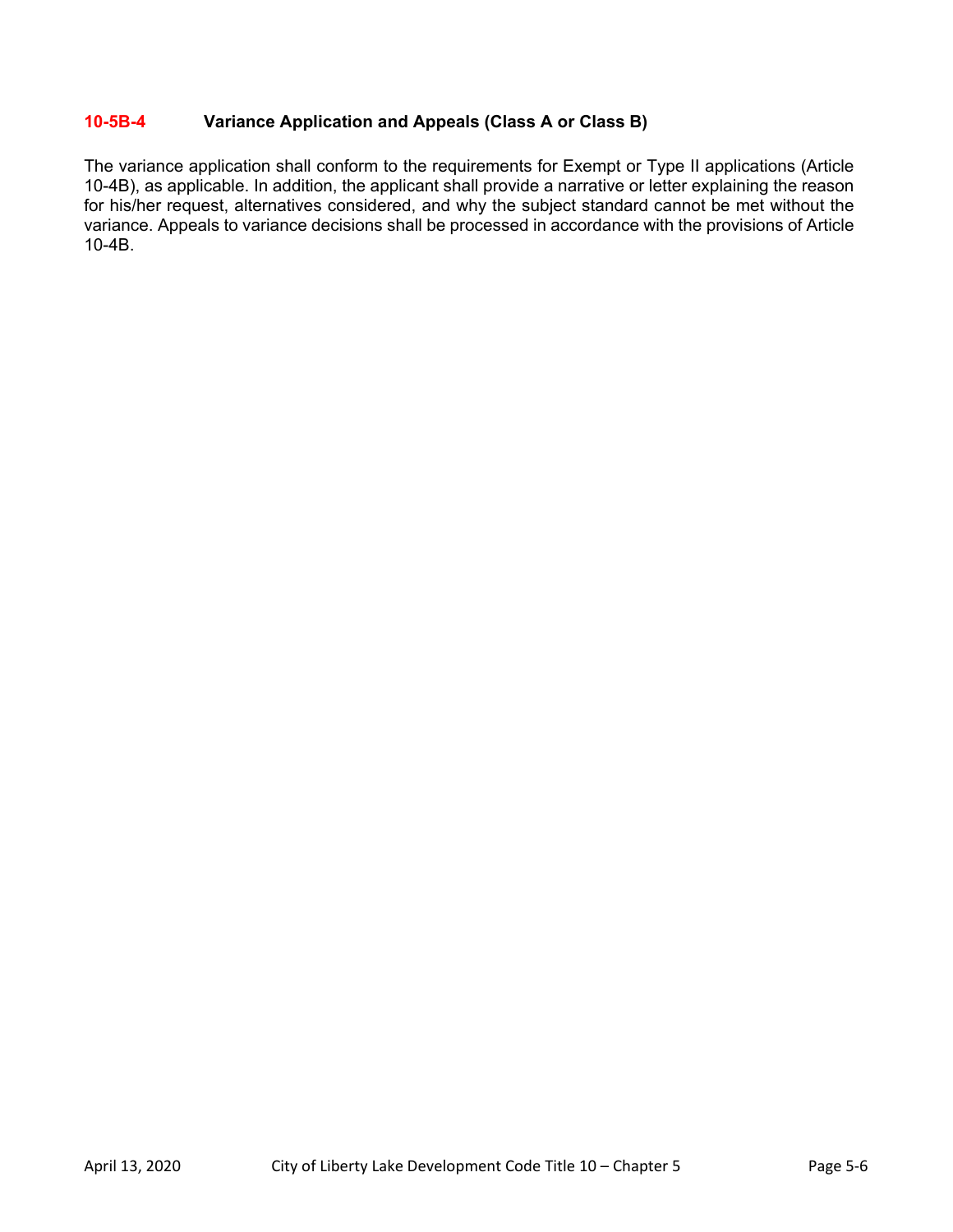## **Article 10-5C — Non-Conforming Uses and Development**

#### **Sections:**

- **10-5C-1 Non-Conforming Uses**
- **10-5C-2 Non-conforming Development**
- **10-5C-3 Non-Conforming Lots**
- **10-5C-4 Appeals**

#### **10-5C-1 Non-Conforming Uses**

Where at the time of adoption of this Code a use of land exists which would not be permitted by the regulations imposed by this Code and was lawful at the time it was established, the use may be continued as long as it remains otherwise lawful, provided:

- A. Expansion Prohibited. No such nonconforming use is enlarged, increased, or extended to occupy a greater area of land or space than was occupied at the effective date of adoption or amendment of this Code. No additional structure, building, or sign shall be constructed on the lot in connection with such nonconforming use of land;
- B. Location. No such nonconforming use shall be moved in whole or in part to any portion of the lot other than that occupied by such use at the effective date of adoption or amendment of this Code;
- C. Discontinuation or Abandonment. The nonconforming use of land is not discontinued for any reason for a period of more than 12 months. For purposes of calculating the 12 month period, a use is discontinued or abandoned upon the occurrence of the first of any of the following events:
	- 1. On the date when the use of land is physically vacated;
	- 2. On the date the use ceases to be actively involved in the sale of merchandise or the provision of services;
	- 3. On the date of termination of any lease or contract under which the nonconforming use has occupied the land; or
	- 4. On the date a request for final reading of water and power meters is made to the applicable utility districts.
- D. Application of Code Criteria and Standards. If the use is discontinued or abandoned for any reason for a period of more than 12 months, any subsequent use of land shall conform to the applicable standards and criteria specified by this Code for the zoning district in which such land is located, Chapter 3, and other applicable portions of this Code.
- E. A business that is a non-conforming use may transfer ownership and keep its non- conforming status as long as the provisions above are met.
- F. Non-conforming land use may be replaced by a conforming land use. When land use is brought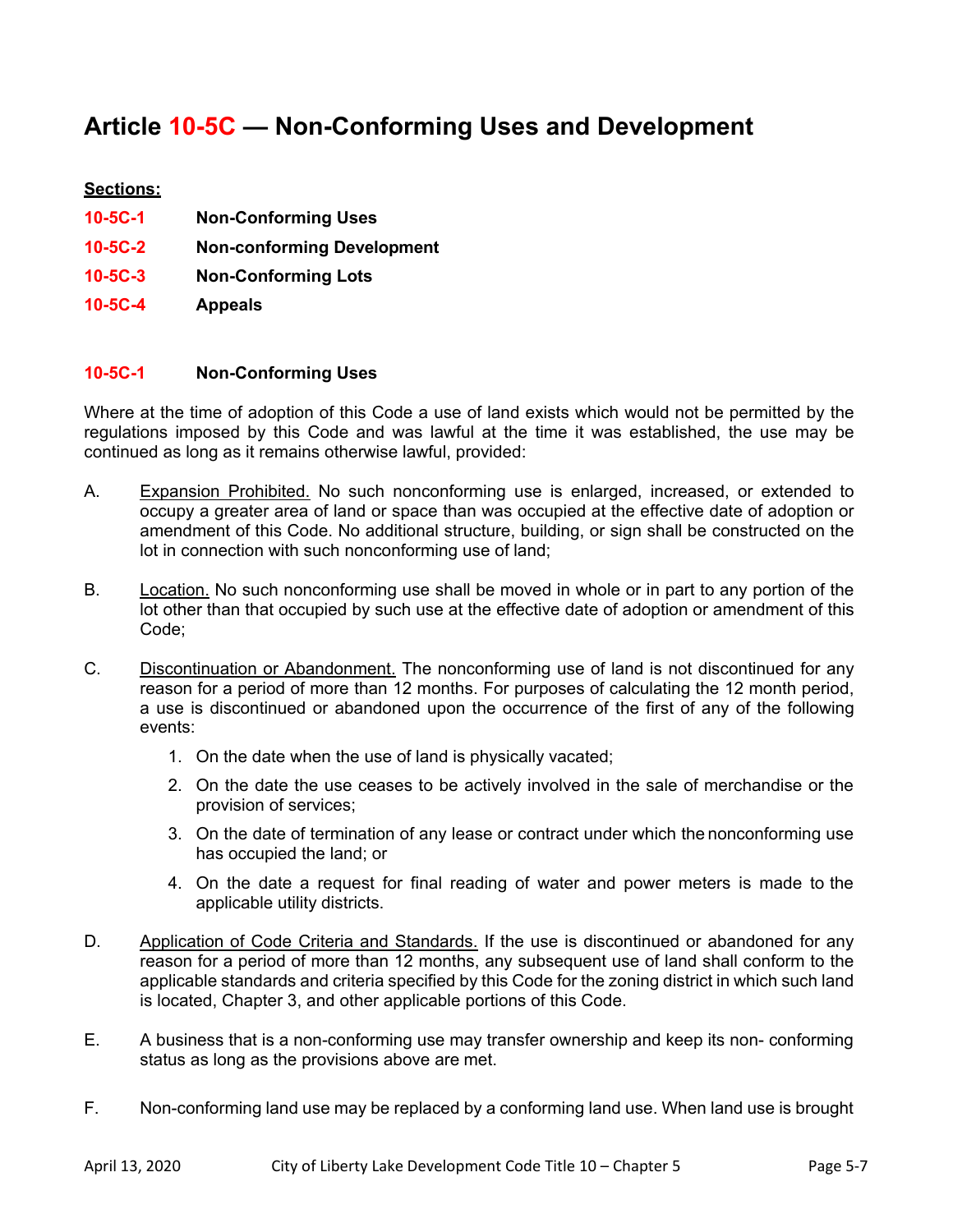into compliance with the current code, it may not thereafter revert to or resume a nonconforming land use, except where land has been developed and the land use resumes its specific previous use and does not expand on its non-conformity.

#### **10-5C-2 Non-Conforming Development**

Previously built structures (including signs) that do not conform to the current codes may remain, provided that the structure was originally constructed and remains in conformity withthe then existing codes, subject to the following provisions:

- A. Nonconforming structures may not be altered in such a manner that would increase their nonconformity under the current code; however nonconforming structures may be changed in a manner that satisfies the current Development Code requirements or decreases the nonconformity to those requirements. Where it is determined that implementation of the current code is impractical, the applicability of the code requirements shall be determined by the Zoning Administrator or designee. Normal upkeep, repairs, maintenance, strengthening or restoration to a safe condition of any nonconforming structure or part thereof shall be permitted subject to the provisions of this section. Additionally, alterations required by law or the order of a public agency in order to meet health and safety regulations shall be permitted;
- B. Should such nonconforming structure or nonconforming portion of structure bedestroyed by any means to an extent more than 50 percent of its replacement cost, as determined by the building code, it shall be reconstructed only in conformity with the Development Code unless compliance with this Development Code is not practical, as determined by the Zoning Administrator or designee; and
- C. Should such structure be moved for any reason and by any distance, it shall thereafter conform to the regulations of the Development Code. Nonconforming signage removed for building or signage structure maintenance may be replaced after the maintenance has been completed provided no changes have been made that would increase the nonconformity of the signage.
- D. Conforming uses may continue to operate in a non-conforming structure as long as the provisions above are met.
- E. Nothing in this section shall prevent the full restoration by reconstruction of a structure which is either listed on the National Register of Historic Places, the Washington State Register of Historic Places, the Washington State Cultural Resource Inventory, the Washington State Historic Barn Registry, the City of Liberty Lake Cultural and Historical Heritage/Resources, or an equivalent Register of Historic Places, or is listed in a council-approved historical survey meeting the standards of the State Department of Archaeology and Historic Preservation.

"Restoration" means reconstruction of the historic or culturally significant structure with as nearly the same visual design appearance and materials as is consistent with full compliance with the State Building Code. The reconstruction of all such historic or culturally significant structures shall comply with the life safety provisions of the State Building Code.